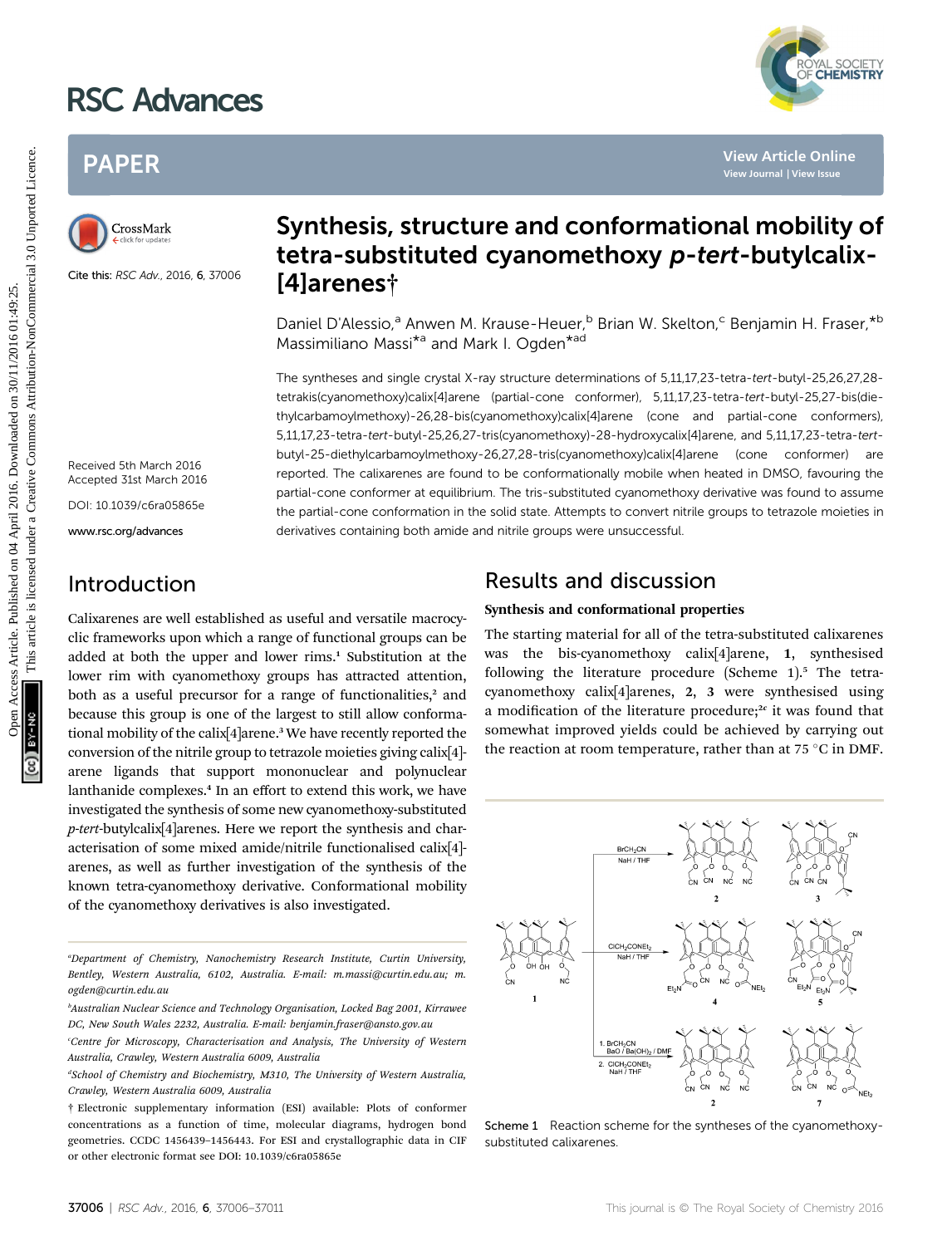Tetrahydrofuran was also found to be a satisfactory substitute for DMF as a solvent for this reaction, which gave improved combined yields of 2 and 3 (increasing from 69% overall yield in DMF to 91% in THF) but with increased amounts of the partialcone conformer, 3, being produced. The typical ratio of 2 : 3 found was 9 : 1. The conformers 2 and 3 were readily separated by column chromatography.

Amide functional groups were introduced by reacting 1 with N,N-diethylchloroacetamide, in the presence of sodium hydride in DMF. This reaction proceeded in good overall yield producing the bisamide cone 4 and partial-cone 5 conformers in an approximately 1 : 3 ratio. Again, these conformers were readily separated by column chromatography. The mono-amide tris-cyanomethoxy derivative 7 proved to be a little more challenging to access. Alkylation of 1 was carried out using  $BaO/Ba(OH)$ <sub>2</sub> as the base, which has been reported to favour tris-substitution of calix[4] arenes.<sup>6</sup> This was found to be the case, and the tris–cyanomethoxy calix[4]arene 6 was the dominant product of this alkylation, along with some tetra-substituted cone conformer, 2. Separation of 2 and 6 was not achieved by recrystallisation or chromatography (although a single crystal X-ray structure of 6 was obtained by selecting a crystal from the mixture, see below). Therefore, the mixture was further reacted to introduce the amide functional group to make 7, which was then readily separated from the tetracyanomethoxy 2, by chromatography.

The debutylated analogue of the tetra-cyanomethoxy 2 was reported to be conformationally labile in solution at room temperature, with increasing concentration of the partial-cone conformer appearing over some days, with the time taken to achieve equilibrium greatly reduced if the solution was heated.<sup>3b</sup> The equilibrium ratio of partial-cone : cone in deuterated chloroform was found to be 3 : 2. Here, no change in the spectrum of 2 in d-chloroform was observed over the course of 3 days. Upon heating either 2 or 3 in deuterated DMSO to 150 °C, conformational mobility was observed, with both conformers converging to a partial-cone : cone ratio of  $3:1$  (see ESI†). These changes were accompanied by degradation of the substituted calixarenes, apparently to the unsubstituted  $p$ -tert-butylcalix[4]arene based on the NMR spectra. Given the degradation observed at temperatures required to achieve equilibrium in a reasonable timeframe, more detailed studies to extract thermodynamic or kinetic parameters were not undertaken. Under similar conditions, the ratio of 5 : 4 at equilibrium was 3 : 2. A similar partialcone : cone ratio achieved for the mono-amide 7, but convergence to equilibrium could not be confirmed as the partial-cone conformer has not been isolated. It is interesting to note that attempts to convert the nitrile groups to tetrazole moieties in the calixarenes containing amide groups (4, 5, and 7) under the conditions reported previously for  $1$  (ref. 4*a*) and  $2$  (ref. 7) were unsuccessful, with only the starting materials being recovered. The origins of this lack of reactivity have yet to be determined.

#### Crystal structures

Crystals of compounds 3–7, suitable for single crystal X-ray structure determination were obtained by slow evaporation of 1 : 1 chloroform/ethanol solutions. The crystal structure of 2

has been reported previously as a dichloromethane solvate.<sup>2c</sup> The calixarene in that case exhibits the common "pinched cone" conformation, with two almost parallel phenyl rings having dihedral angles between the phenyl rings and the methylene  $C_4$  plane of 82.9 and 89.3°. Representations of the molecular structures found in this work are shown in Fig. 1.

Considering first the calixarenes in the cone conformation, 4 and 7, the "pinched" cone is observed in both cases. The bis amide 4 crystallised with two crystallographically independent, but very similar, molecules in the asymmetric unit which are related by a pseudo  $a/2$  translation (see ESI<sup>†</sup>). The two opposing phenyl rings containing the amide groups are almost co-planar, the dihedral angle between the two planes being 15.98(4) and  $15.13(4)^\circ$  for molecule 1 and 2 respectively. This is also reflected in the dihedral angles between the phenyl rings planes and the methylene  $C_4$  plane, the dihedral angles for the planes of rings 1 and 3 are 98.67(4) and 82.70(4) $^{\circ}$  for molecule 1 and 90.63(3) and



Fig. 1 Representations of the molecular structures obtained by single crystal X-ray structure determinations for (a) 3, (b) 4, molecule 1 of two independent molecules, (c)  $5 \cdot E$ tOH, (d) 6, and (e)  $7 \cdot E$ tOH. Solvent molecules, hydrogen atoms and minor components of the disordered atoms have been omitted. Ellipsoids have been drawn at the 50% probability level.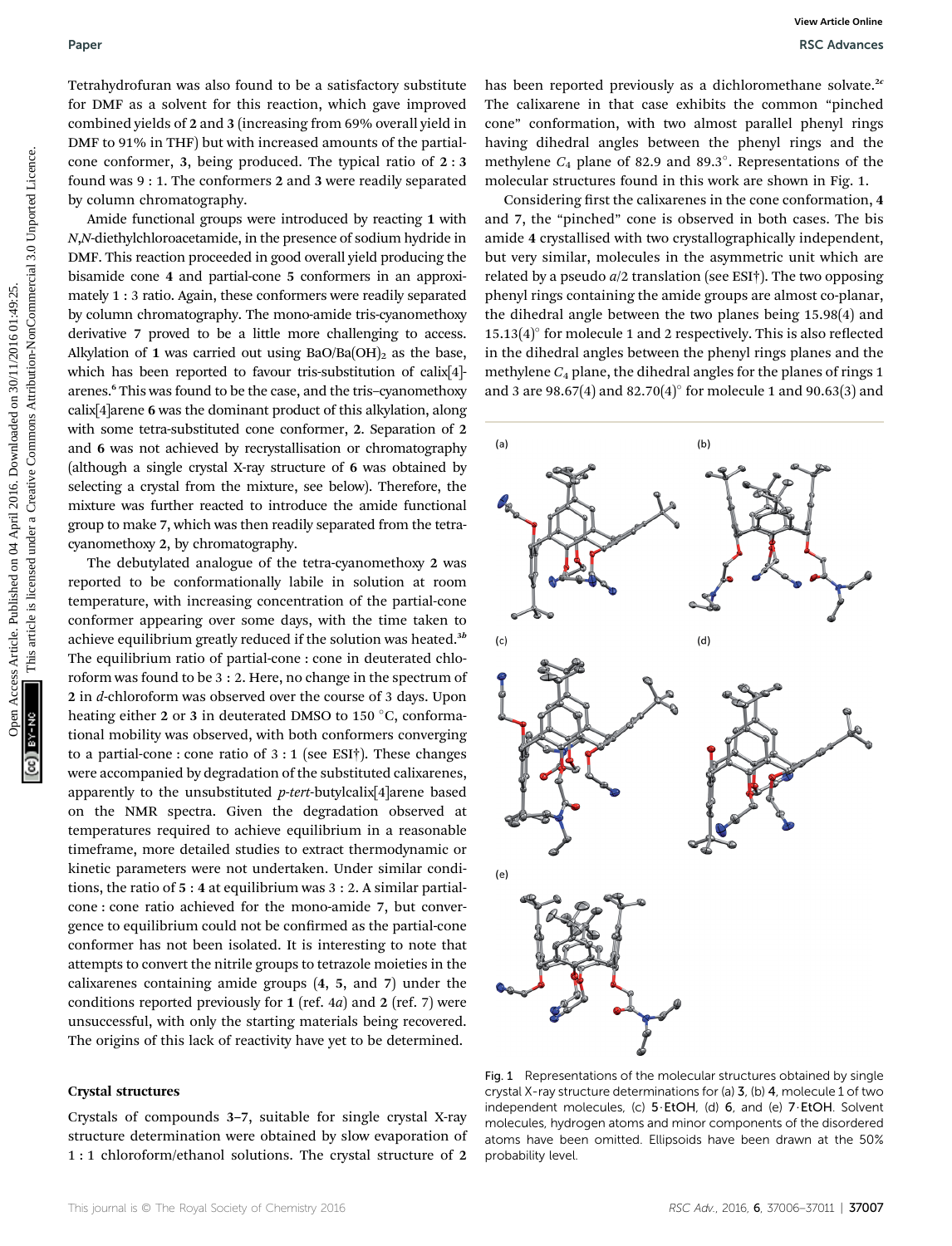$75.50(3)$ ° for rings 5 and 7 of molecule 2. The dihedral angles between the  $C_4$  plane and the planes of the remaining phenyl rings are  $34.50(4)$  and  $49.75(4)$ ° for phenyl rings 2 and 4 of molecule 1 and 34.15(4) and 48.93(2) $\degree$  for phenyl rings 6 and 8 of molecule 2. The mono amide tris(cyanomethoxy) calixarene 7 again has two opposing phenyl rings which are almost coplanar, the dihedral angle between the two planes being 8.56(7)°. The dihedral angles between the planes of rings 1 and 3 and the methylene  $C_4$  plane are 84.39(6) and 87.05(6). The dihedral angles between the  $C_4$  plane and the planes of the remaining phenyl rings, 2 and 4, are  $46.43(6)$  and  $41.11(6)^\circ$ respectively. There is a hydrogen bond between an ethanol solvent molecule in the lattice and the amide oxygen atom (see ESI†).

Calixarenes 3, 5, and 6 were found to be in the partial-cone conformation in the solid state. Considering first the tetracyanomethoxy derivative 3, the planes of phenyl rings 1, 3 and (inverted) 4 are virtually perpendicular to the methylene  $C_4$ plane, the dihedral angles being 91.42(3), 86.33(2), and 90.89(3) $^{\circ}$  (Fig. 1). The phenyl ring 2 lies at a much more acute angle with the dihedral angle between it and the  $(CH<sub>2</sub>)<sub>4</sub>$  plane being  $30.93(3)^\circ$ . The conformation of the bisamide derivative 5 is similar. The two opposing phenyl rings with the amide groups attached are almost co-planar, the dihedral angle between the two planes being  $8.92(6)^\circ$ . The dihedral angles between these phenyl ring planes (ring 1 and 3) and the methylene  $C_4$  plane, are 93.23(5) and 84.32(5)° respectively. The inverted cyanomethoxy-substituted phenyl ring (4) is also close to perpendicular to the  $C_4$  plane at an angle of 87.16(5)°. The  $C_4$ /Ph dihedral angle for the remaining phenyl (ring 2) is  $36.15(5)$ °. An ethanol molecule in the lattice forms a hydrogen bond with one of the amide O atoms (see ESI†). PSC Advances Article on 04 April 2018. The dihedral angles **Conclusions** Between the capital angle of the remaining phenosis Article. The article is license and the phase of the remaining phenosis Commonline are been spac

Intriguingly, the tris-cyanomethoxy calixarene 6 is also found in the partial-cone conformation, despite the inversion of the unsubstituted (and thus freely rotating) phenol ring preventing an intramolecular hydrogen bond interaction with a neighboring phenol O atom. The planes of phenyl rings 1, 3 and (inverted) 4 are again virtually perpendicular to the methylene  $C_4$  plane, the dihedral angles being 94.20(5), 88.66(5), and 87.06 $(5)$ °. The phenyl ring 2 lies at a more acute angle of  $29.75(4)^\circ$ . This observation has precedent, with a tripyridoxycalix[4]arene being found to crystallise in either the cone or partial-cone conformation, depending on the solvent from which crystallisation occurs.<sup>8</sup> In that system, the partial-cone conformer formed hydrogen bonds between the unsubstituted phenol O atom and solvating methanol molecules. The cone conformer crystallized from ethyl acetate with an intramolecular hydrogen bond formed between phenol O atoms. In this tris(cyanomethoxy) derivative 6, the partial-cone conformer is observed, despite the unsubstituted phenol OH group being positioned without any apparent hydrogen bond interactions. This suggests that other weak interactions in the crystal are sufficient to overcome the single intramolecular hydrogen bond that can be formed by this molecule. Examination of the intermolecular interactions in this structure (and the others reported here) did not, however, reveal any specific interactions worthy of note.

### Conclusions

A number of new cyanomethoxy lower-rim substituted p-tertbutylcalix[4]arenes have been synthesised and characterised. Consistent with previous reports, these calixarenes are found to be conformationally mobile in solution, favouring the partialcone conformer at equilibrium. This was confirmed by approaching equilibrium from each direction, which was enabled by isolation of cone and partial-cone conformers for two systems. It was found that derivatives containing both nitrile and amide functional groups resisted attempts to convert the nitrile group to tetrazole moieties. The tris(cyanomethoxy) derivative was found to assume the partial-cone conformation in the crystalline state, presumably because weak intermolecular interactions in the crystal are more favourable than the formation of an intramolecular  $OH\cdots$ O hydrogen bond.

### Experimental

#### Synthesis

5,11,17,23-Tetra-tert-butyl-25,27-bis-cyanomethoxy-26,28-hydroxycalix[4]arene, 1, was synthesised according to the literature method.<sup>5</sup>

#### 5,11,17,23-Tetra-tert-butyl-25,26,27,28 tetrakis(cyanomethoxy)calix[4]arene (cone) 2

Sodium hydride (1.06 g, 44.0 mmol) and calixarene 4 (2.13 g, 2.93 mmol) were added to dry DMF (100 mL) and allowed to stir for 20 minutes. To this, bromoacetonitrile (0.96 mL, 13.7 mmol) was added and stirred overnight at room temperature under a nitrogen atmosphere. This resulted in a black completely opaque solution. Water (150 mL) was slowly added causing a pale brown precipitate to form, which was filtered off and washed several times with water. The solid, consisting of conformational isomers 2 and 3, was dissolved in a minimum amount of DCM and separated using a silica column with straight DCM as the eluent. The organic volatiles were evaporated leaving white solid calixarene 2 (1.62 g, 69%), which gave NMR spectra consistent with the literature.<sup>2c 1</sup>H NMR (DMSO $d_6$ ,  $\delta$ , ppm) 6.91 (s, 8H, Ar-H), 2.00 (s, 8H, Ar-O–CH<sub>2</sub>), 4.28 (d, 4H, axial Ar-CH<sub>2</sub>-Ar,  $J = 13.2$  Hz), 3.32 (d, 4H, equatorial Ar-CH<sub>2</sub>-Ar,  $J = 13.3$  Hz), 1.05 (s, 36H, Ar-CCH<sub>3</sub>). <sup>13</sup>C NMR (DMSO-d6,  $\delta$ , ppm) 151.5, 146.7, 133.8, 125.8, 118.0, 59.5, 34.2, 31.7, 31.4. IR (ATR):  $v/cm^{-1}$  2959 (s), 2868 (m), 1604 (w), 1473 (s), 1362 (m), 1190 (s), 1024 (s), 878 (w).

#### 5,11,17,23-Tetra-tert-butyl-25,26,27,28 tetrakis(cyanomethoxy)calix[4]arene (partial-cone), 3

Sodium hydride (0.10 g, 4.13 mmol) and calixarene 1 (0.50 g, 0.69 mmol) were added to dry THF (60 mL) and allowed to stir for 30 minutes. To this, bromoacetonitrile (0.19 mL, 2.75 mmol) was added and stirred overnight at room temperature under a nitrogen atmosphere. This resulted in a dark brown solution. The solvent was removed under reduced pressure, and the brown solid redissolved in dichloromethane. The organic was washed with water ( $3 \times 50$  mL) which had a dark brown semi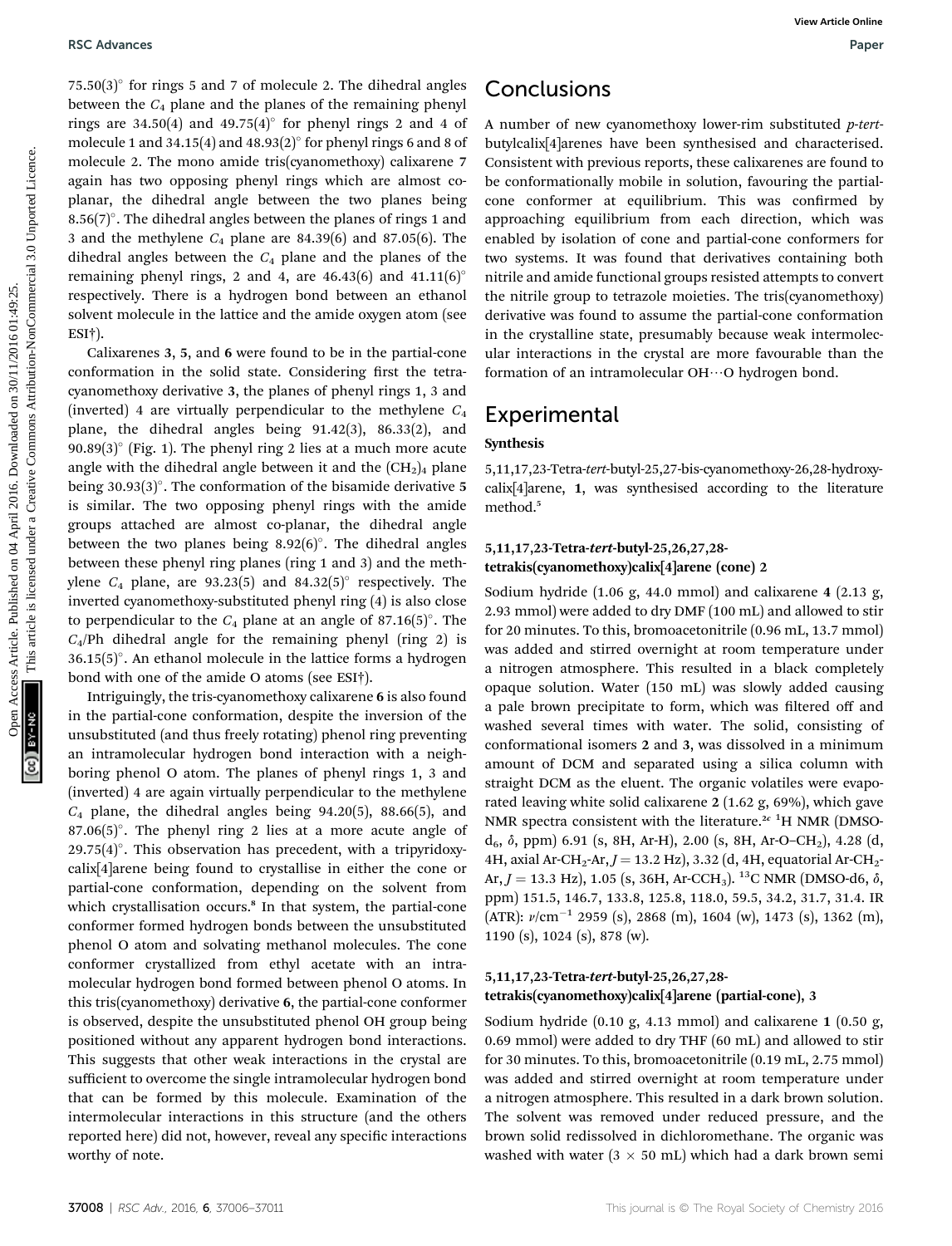solid within the water layer. The organics were removed leaving a slight brown solid. The solid was purified via column chromatography using dichloromethane, resulting in the product eluting first as a white solid which upon characterisation proves to be partial-cone calixarene 3 (0.156 g, 28%), followed by 2 (yield, 63%) mp = 288 °C. <sup>1</sup>H NMR (DMSO-d<sub>6</sub>,  $\delta$ , ppm) 7.37 (s, 2H, Ar-H), 7.23 (s, 2H, Ar-H), 7.01 (d, 2H, Ar-H,  $J = 2.5$  Hz), 6.60  $(d, 2H, Ar-H, J = 2.4 Hz)$ , 4.81 (dd, 4H, Ar-O–CH<sub>2</sub>,  $J = 11.2 Hz$ ), 4.53 (s, 2H, Ar-O–CH<sub>2</sub>), 4.08 (d, 2H, Ar-CH<sub>2</sub>-Ar,  $J = 13.4$  Hz), 3.86  $(d, 2H, Ar-CH_2-Ar, J = 14.4 Hz),$  3.77  $(d, 2H, Ar-CH_2-Ar, J = 14.4 Hz)$ Hz), 3.25 (d, 2H, Ar-CH<sub>2</sub>-Ar,  $J = 13.6$  Hz), 1.41 (s, 9H, Ar-CCH<sub>3</sub>), 1.29 (s, 9H, Ar-CCH<sub>3</sub>), 1.02 (s, 18H, Ar-CCH<sub>3</sub>). <sup>13</sup>C NMR (CDCl<sub>3</sub>, d, ppm) 153.5, 152.0, 151.2, 147.5, 146.0, 145.2, 135.4, 133.1, 132.5, 131.9, 128.2, 126.6, 126.4, 125.8, 118.3, 117.9, 117.7, 58.7, 56.9, 56.7, 67.7, 34.5, 34.3, 34.0, 31.8, 31.7, 31.6, 31.4. IR (ATR):  $\nu$ /cm<sup>-1</sup> 2957 (s), 2868 (m), 1600 (w), 1474 (s), 1362 (m), 1188 (s), 1024 (s), 875 (m). Anal. calculated for  $C_{52}H_{60}O_4N_4$ : C, 77.58; H, 7.51; N, 6.96. Found C, 77.86; H, 7.62; N, 7.01%.

#### 5,11,17,23-Tetra-tert-butyl-25,27 bis(diethylcarbamoylmethoxy)-26,28-bis(cyanomethoxy)calix- [4]arene, cone 4, partial-cone 5

THF (50 mL) was placed into a round bottom flask containing calixarene 4 (0.44 g, 0.60 mmol) and sodium hydride (0.10 g, 2.52 mmol). This mixture was stirred for 30 minutes at room temperature. N,N-Diethylchloroacetamide (0.33 mL, 2.40 mmol) and potassium iodide (0.46 g, 2.80 mmol) was added to the pale yellow cloudy solution. The reaction was heated at reflux for 12 hours. The brown solution was reduced to dryness leaving a brown solid which was redissolved in DCM. The organic fraction was washed with hydrochloric acid (1 M, 3  $\times$  50 mL). The organic layer was dried over magnesium sulphate and distilled under reduced pressure. The resulting solid was separated into its different components using column chromatography and a 5% methanol in DCM mixture. This resulted in three different fractions being collected: first,  $p$ -tert-butylcalix-[4]arene; second, partial-cone 5 (0.38 g, 66%); and third, cone 4 (0.13 g, 22%).

**Cone, 4.** Mp = 257 °C. <sup>1</sup>H NMR (DMSO-d<sub>6</sub>,  $\delta$ , ppm) 7.25 (s, 4H, Ar-H), 6.45 (s, 4H, Ar-H), 5.55 (s, 4H, Ar-O–CH<sub>2</sub>CON), 4.47 (s, 4H, Ar-O-CH<sub>2</sub>CN), 4.27 (d, 4H, axial Ar-CH<sub>2</sub>-Ar,  $J = 13.0$  Hz), 3.40–3.30 (broad m, 4H, N–CH<sub>2</sub>–CH<sub>3</sub>), 3.28–3.10 (broad m, 4H, N–CH<sub>2</sub>–CH<sub>3</sub> and 4H, equatorial Ar-CH<sub>2</sub>-Ar), 1.31 (s, 18H, Ar-CCH<sub>3</sub>), 1.16–1.04 (m, 12H, N–CH<sub>2</sub>–CH<sub>3</sub>), 0.77 (s, 18H, Ar-CCH<sub>3</sub>). <sup>13</sup>C NMR (CDCl<sub>3</sub>,  $\delta$ , ppm) 167.2, 152.2, 152.1, 147.0, 144.7, 136.2, 131.9, 126.0, 124.8, 118.5, 77.4, 58.8, 34.5, 33.7, 31.8, 31.1, 14.6, 13.5. IR (ATR):  $\nu$ /cm<sup>-1</sup> 2957 (s), 2868 (m), 1600 (w), 1474 (s), 1362 (m), 1188 (s), 1024 (s), 875 (m). Anal. calculated for  $C_{60}$  $H_{80}O_6N_4$  [C<sub>2</sub>H<sub>6</sub>O]: C, 74.51; H, 8.67; N, 5.61. Found C, 74.20; H, 8.42; N, 5.63%.

**Partial-cone, 5.** Mp = 256 °C with decomposition. <sup>1</sup>H NMR  $(DMSO-d<sub>6</sub>, \delta, ppm)$  7.36 (s, 2H, Ar-H), 7.18 (s, 2H, Ar-H), 6.95 (d, 2H, Ar-H,  $J = 2.5$  Hz), 6.50 (d, 2H, Ar-H,  $J = 2.5$  Hz), 4.69 (s, 2H, Ar-O–CH<sub>2</sub>CN), 4.63 (d, 2H, Ar-O–CH<sub>2</sub>CON,  $J = 13.6$  Hz), 4.52 (s, 2H, Ar-O–CH<sub>2</sub>CN), 4.27 (d, 2H, Ar-O–CH<sub>2</sub>CON,  $J = 13.6$  Hz), 4.15  $(d, 2H, Ar-CH<sub>2</sub>-Ar, J = 13.3 Hz), 3.94 (d, 2H, Ar-CH<sub>2</sub>-Ar, J = 13.8$  Hz), 3.67 (d, 2H, Ar-CH<sub>2</sub>-Ar,  $J = 13.8$  Hz), 3.45-3.23 (broad m, 4H, N-CH<sub>2</sub>-CH<sub>3</sub>), 3.17 (d, 2H, Ar-CH<sub>2</sub>-Ar,  $J = 13.4$  Hz), 1.31 (s, 9H, Ar-CCH<sub>3</sub>), 1.30 (s, 9H, Ar-CCH<sub>3</sub>), 1.18-1.03 (t, 12H, N-CH<sub>2</sub>-CH<sub>3</sub>,  $J = 7.0$  Hz), 1.01 (s, 18H, Ar-CCH<sub>3</sub>). <sup>13</sup>C NMR (CDCl<sub>3</sub>,  $\delta$ , ppm) 167.1, 154.4, 153.6, 151.2, 146.8, 144.6, 144.5, 136.2, 132.9, 131.9, 128.7, 126.2, 125.7, 12.54, 118.6, 118.1, 71.3, 56.9, 56.5, 36.8, 34.4, 34.2, 33.9, 31.8, 31.6, 19.0, 14.9, 13.5. IR (ATR): n/  $\text{cm}^{-1}$  2954 (s), 2905 (m), 2870 (m), 1655 (s), 1480 (s), 1361 (m), 1197 (s), 1124 (m), 1029 (m), 870 (w). Anal. calculated for  $C_{60}H_{80}O_6N_4 \cdot 2[C_2H_6O]$ : C, 73.53; H, 8.87; N, 5.36. Found C, 73.91; H, 8.43; N, 5.84%.

#### 5,11,17,23-Tetra-tert-butyl-25,26,27-tris(cyanomethoxy)-28 hydroxycalix[4]arene, 6

A barium hydroxide (0.17 g, 0.55 mmol), barium oxide (0.08 g, 0.55 mmol) mixture was added to dry DMF (25 mL) and allowed to stir for 45 minutes at room temperature under a nitrogen atmosphere. To this, calix[4]arene 1 (0.51 g, 0.70 mmol) was allowed to stir for a further 30 minutes. Bromoacetonitrile (0.14 mL, 2.06 mmol) was then added and the resulting beige solution was stirred overnight at room temperature. This resulted in a black, completely opaque solution. Hydrochloric acid (50 mL, 1 M) was slowly added causing a pale brown precipitate to evolve, which was filtered off and washed several times with water. The cream coloured solid is a mixture of both calixarene 2 and 6 with the tris-cyanomethoxy calixarene 6 component calculated from NMR as (0.37 g, 69%) mp = 254 °C. <sup>1</sup>H NMR (DMSO-d<sub>6</sub>, δ, ppm) 7.27 (s, 2H, Ar-H), 7.15 (s, 2H, Ar-H), 6.79 (d, 2H, Ar-H,  $J = 2.4$  Hz), 6.63 (d, 2H, Ar-H,  $J = 2.4$  Hz), 4.96 (d, 4H, Ar-O–CH<sub>2</sub>,  $J = 2.2$  Hz), 4.83 (s, 2H, Ar-O–CH<sub>2</sub>), 4.26 (d, 2H, axial Ar-CH<sub>2</sub>-Ar,  $J = 13.2$  Hz), 4.05 (d, 2H, axial Ar-CH<sub>2</sub>-Ar,  $J = 13.3$ Hz), 3.45 (d, 2H, equatorial Ar-CH<sub>2</sub>-Ar,  $J = 13.5$  Hz), 3.35 (d, 2H, equatorial Ar-CH<sub>2</sub>-Ar,  $J = 13.2$  Hz), 1.28 (s, 9H, Ar-CCH<sub>3</sub>), 1.27 (s, 9H, Ar-CCH<sub>3</sub>), 0.89 (s, 18H, Ar-CCH<sub>3</sub>). <sup>13</sup>C NMR (DMSO-d<sub>6</sub>,  $\delta$ , ppm) 151.6, 150.7, 150.4, 147.6, 146.6, 135.3, 132.5, 132.3, 128.2, 126.6, 126.0, 125.6, 125.5, 118.4, 117.4, 60.15, 57.9, 34.5, 34.0, 33.9, 32.0, 31.9, 31.7, 31.1. IR (ATR):  $\nu$ /cm<sup>-1</sup> 3525 (m), 3135 (w), 2959 (s), 2905 (m), 2868 (m), 1600 (w), 1479 (s), 1362 (m), 1190 (s), 1024 (m), 873 (m). Paper<br>
Solution the scale stage. The originals were removed besiton this  $\frac{1}{2}$  (A,  $\frac{1}{2}$  (A,  $\frac{1}{2}$  (A,  $\frac{1}{2}$  (A,  $\frac{1}{2}$  (A,  $\frac{1}{2}$  (A,  $\frac{1}{2}$  (A,  $\frac{1}{2}$  (A,  $\frac{1}{2}$  (A,  $\frac{1}{2}$  (A,  $\frac{1}{2}$ 

#### 5,11,17,23-Tetra-tert-butyl-25-diethylcarbamoylmethoxy-26,27,28-tris(cyanomethoxy)calix[4]arene, 7

THF (50 mL) was placed into a round bottom flask containing a mixture of predominantly tris–cyanomethoxy calixarene 6 along with a minor component of tetra-cyanomethoxy 2 (0.53 g,  $\sim$ 0.69 mmol) and sodium hydride (0.06 g, 2.63 mmol). This mixture was stirred for 30 minutes at room temperature. A solution of N,N-diethylchloroacetamide (0.36 mL, 2.63 mmol) and potassium iodide (0.33 g, 1.97 mmol) in THF was added dropwise to the cloudy solution. The reaction was then heated at reflux for 12 hours. The yellow solution was reduced to dryness leaving a yellow oil which was redissolved in DCM. The organic fraction was washed with hydrochloric acid (1 M, 3  $\times$  50 mL), dried over magnesium sulphate and distilled under reduced pressure. The resulting solid was purified by column chromatography, using a 70/30 petroleum spirit/ethyl acetate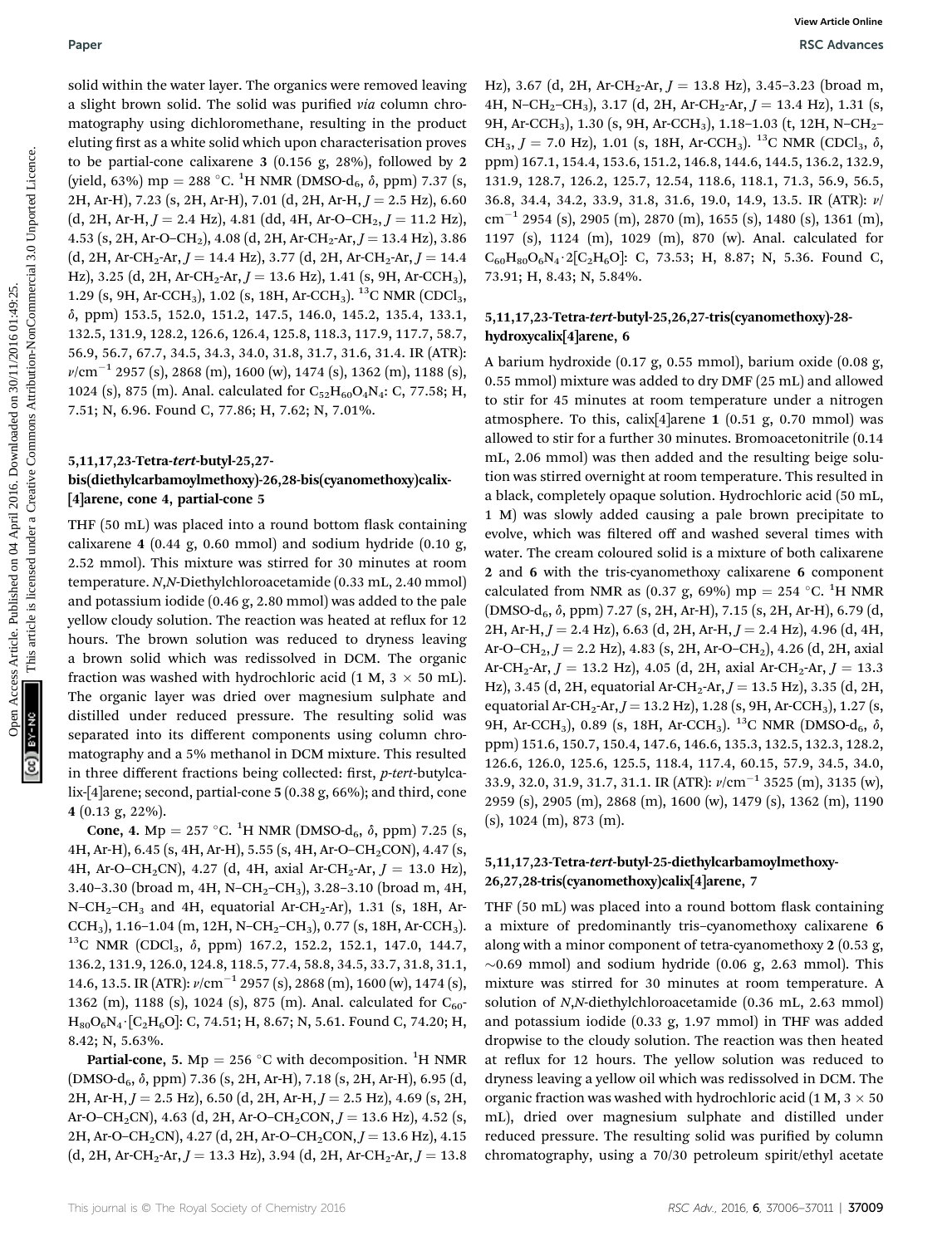mixture. The product eluted as the first spot, which upon characterisation proved to be pure calixarene 7 (0.39 g, 65%) mp = 248 °C with decomposition. <sup>1</sup>H NMR (DMSO-d<sub>6</sub>,  $\delta$ , ppm) 7.28 (d, 2H, Ar-H,  $J = 2.5$  Hz), 7.26 (d, 2H, Ar-H,  $J = 2.5$  Hz), 6.53 (s, 2H, Ar-H), 6.49 (s, 2H, Ar-H), 5.58 (d, 2H, Ar-O–CH<sub>2</sub>CN,  $J = 16.8$  Hz), 5.07 (d, 2H, Ar-O–CH<sub>2</sub>CN,  $J = 16.8$  Hz), 4.91 (s, 2H, Ar-O– CH<sub>2</sub>CON), 4.47 (s, 2H, Ar-O–CH<sub>2</sub>CN), 4.39 (d, 2H, Ar-CH<sub>2</sub>-Ar,  $J =$ 12.8 Hz), 4.19 (d, 2H, Ar-CH<sub>2</sub>-Ar,  $J = 12.9$  Hz), 3.46–3.38 (m, 4H, N-CH<sub>2</sub>-CH<sub>3</sub>), 3.34-3.18 (m, 4H, Ar-CH<sub>2</sub>-Ar), 1.31 (s, 18H, Ar-CCH<sub>3</sub>), 1.14-1.08 (m, 6H, N-CH<sub>2</sub>-CH<sub>3</sub>), 0.80 (s, 9H, Ar-CCH<sub>3</sub>), 0.79 (s, 9H, Ar-CCH<sub>3</sub>).<sup>13</sup>C NMR (CDCl<sub>3</sub>, δ, ppm) 167.3, 152.6, 151.9, 150.5, 147.2, 145.8, 144.9, 135.8, 135.7, 132.3, 131.8, 126.4, 126.0, 125.1, 125.0, 118.7, 117.5, 70.5, 60.3, 58.5, 56.5, 34.5, 33.8, 33.7, 31.8, 31.4, 31.1, 19.0, 14.5, 13.5. IR (ATR):  $\nu$ /cm<sup>-1</sup> 2961 (s), 2908 (m), 2868 (m), 1648 (m), 1480 (s), 1362 (w), 1196 (s), 1030 (m), 871 (w). Anal. calculated for  $C_{56}H_{70}O_5N_4 \cdot [C_2H_6O]: C$ , 75.29; H, 8.28; N, 6.06. Found C, 75.40; H, 8.67; N, 5.71%. BSC Advances Workelades Article is put, bish commonloaded on put are all articles. The commonloaded proceed of the commonloaded proceed of the commonloaded proceed on 2017 (141, 2016) and 30/11/2016 01:49:25. The commonlo

#### Crystallography

Crystallographic data for the structures were collected at 100(2) K on an Oxford Diffraction Gemini or Xcalibur diffractometer using Mo Ka radiation. Following multi-scan absorption corrections and solution by direct methods, the structures were refined against  $F^2$  with full-matrix least-squares using the program SHELXL-97.<sup>9</sup> All hydrogen atoms were added at calculated positions and refined by use of riding models with isotropic displacement parameters based on those of the parent atoms. Anisotropic displacement parameters were employed throughout for the non-hydrogen atoms. Crystallographic data for the structures reported in this paper have been deposited at the Cambridge Crystallographic Data Centre with supplementary publication numbers CCDC 1456439–1456443.†

#### Refinement details

3: empirical formula  $C_{52}H_{60}N_4O_4$ ; formula weight 805.04; crystal system: monoclinic; space group C2/c; unit cell dimensions  $a = 14.6327(2)$ ,  $b = 16.7338(2)$ ,  $c = 37.5113(4)$   $\AA$ ,  $\beta =$ 93.8360(10)°; volume 9164.46(19) Å $3$ ; Z = 8; density (calculated) 1.167 Mg m<sup>-3</sup>; absorption coefficient 0.074 mm<sup>-1</sup>; crystal size  $0.51 \times 0.37 \times 0.32$  mm<sup>3</sup>;  $\theta$  range for data collection 3.70 to  $38.00^\circ$ ; reflections collected 95 516; independent reflections 24 922  $[R(int) = 0.0341]$ ; completeness to  $\theta = 38.00^{\circ}$  99.9%; data/restraints/parameters 24 922/6/569, goodness-of-fit on  $F^2$ 0.985; final R indices  $[I > 2\sigma(I)] R_1 = 0.0504$ , wR<sub>2</sub> = 0.1410; R indices (all data)  $R_1 = 0.0774$ , w $R_2 = 0.1488$ . One tertiary butyl group was modelled as being disordered with site occupancies refined to  $0.880(2)$  and its complement. Atoms of the minor component were refined with isotropic displacement parameters and with geometries restrained to ideal values.

4: empirical formula  $C_{60}H_{80}N_4O_6$ ; formula weight 953.28; crystal system: monoclinic; space group  $P2_1/n$ ; unit cell dimensions  $a = 21.0623(5)$ ,  $b = 21.8364(3)$ ,  $c = 25.8796(5)$  Å,  $\beta =$ 109.896(2)°; volume 11 192.2(4)  $A^3$ ;  $Z = 8$ ; density (calculated) 1.131 Mg m<sup>-3</sup>; absorption coefficient 0.072 mm<sup>-1</sup>; crystal size  $0.37 \times 0.28 \times 0.26$  mm<sup>3</sup>;  $\theta$  range for data collection 2.81 to 32.00°; reflections collected 145 617; independent reflections

38 570 [R(int) = 0.0439]; completeness to  $\theta = 32.00^{\circ}$  99.2%; data/restraints/parameters 38 570/76/1432, goodness-of-fit on  $F^2$  1.102; final R indices  $[I > 2\sigma(I)] R_1 = 0.0700$ , w $R_2 = 0.1463$ ; R indices (all data)  $R_1 = 0.0950$ , w $R_2 = 0.1582$ . Three tertiary butyl groups and one of the amide groups were modelled as being disordered over two sets of sites. Geometries of these groups were restrained to ideal values.

5 EtOH: empirical formula  $C_{62}H_{86}N_4O_7$ ; formula weight 999.35; crystal system: triclinic; space group  $\overline{P1}$ ; unit cell dimensions  $a = 11.3151(8)$ ,  $b = 15.0871(7)$ ,  $c = 17.7550(12)$  Å,  $\alpha =$ 86.040(5),  $\beta = 80.157(6)$ ,  $\gamma = 76.643(5)^\circ$ ; volume 2904.2(3)  $\AA^3$ ; Z = 2; density (calculated) 1.143 Mg m<sup>-3</sup>; absorption coefficient 0.074 mm<sup>-1</sup>; crystal size  $0.57 \times 0.24 \times 0.17$  mm<sup>3</sup>;  $\theta$  range for data collection 3.54 to 29.00 $^{\circ}$ ; reflections collected 29 154; independent reflections 15 430 [R(int) = 0.0626]; completeness to  $\theta$  = 29.00 99.8%; data/restraints/parameters 15 430/1/676, goodnessof-fit on  $F^2$  1.014; final R indices  $[I > 2\sigma(I)] R_1 = 0.0638$ , wR<sub>2</sub> = 0.1408; R indices (all data)  $R_1 = 0.1040$ , w $R_2 = 0.1626$ .

6: empirical formula  $C_{50}H_{59}N_3O_4$ ; formula weight 766.00; crystal system: triclinic; space group  $\overline{PI}$ ; unit cell dimensions  $a = 11.2306(5)$ ,  $b = 12.9547(5)$ ,  $c = 16.8293(7)$  Å,  $\alpha = 78.456(3)$ ,  $\beta = 71.355(4)$ ,  $\gamma = 75.486(4)$ °; volume 2226.64(16)  $\AA$ <sup>3</sup>;  $Z = 2$ ; density (calculated) 1.143 Mg  $m^{-3}$ ; absorption coefficient 0.072 mm<sup>-1</sup>; crystal size  $0.34 \times 0.30 \times 0.14$  mm<sup>3</sup>;  $\theta$  range for data collection 2.81 to 29.00 $^{\circ}$ ; reflections collected 20 351; independent reflections 11 503 [*R*(int) = 0.0300]; completeness to  $\theta$  = 29.00° 99.4%; data/restraints/parameters 11 503/9/588, data/restraints/parameters 11 503/9/588, goodness-of-fit on  $F^2$  1.023; final R indices  $[I > 2\sigma(I)]$   $R_1$  = 0.0641, wR<sub>2</sub> = 0.1368; R indices (all data)  $R_1 = 0.0910$ , wR<sub>2</sub> = 0.1496. Two nitrile groups were modelled as being disordered over two sets of sites with site occupancies constrained to 0.5 after trial refinement. One tertiary butyl group was modelled as being slightly disordered with site occupancies refined to 0.903(3) and its complement. Geometries of the minor component were restrained to ideal values.

7 EtOH: empirical formula  $C_{58}H_{76}N_4O_6$ ; formula weight 925.23; crystal system: triclinic; space group  $\overline{P1}$ ; unit cell dimensions  $a = 10.6671(5)$ ,  $b = 12.4238(5)$ ,  $c = 21.0581(9)$  Å,  $\alpha =$ 81.960(4),  $\beta = 79.731(4)$ ,  $\gamma = 84.962(4)^\circ$ ; volume 2713.4(2)  $\mathring{A}^3$ ; Z = 2; density (calculated) 1.132 Mg  $\text{m}^{-3}$ ; absorption coefficient 0.073 mm<sup>-1</sup>; crystal size 0.39  $\times$  0.27  $\times$  0.06 mm<sup>3</sup>;  $\theta$  range for data collection 2.81 to 29.00°; reflections collected 32 902; independent reflections 14 427  $[R(int) = 0.0342]$ ; completeness to  $\theta = 29.00^{\circ}$  99.9%; data/restraints/parameters 14 427/21/689, goodness-of-fit on  $F^2$  1.088; final R indices  $[I > 2\sigma(I)]$   $R_1 =$ 0.0856, wR<sub>2</sub> = 0.1905; R indices (all data)  $R_1 = 0.1144$ , wR<sub>2</sub> = 0.2064. The atoms of one tertiary butyl group and those of the solvent ethanol molecule were modelled as being disordered over two sets of sites. The occupancies of the tertiary butyl group were refined to  $0.765(5)$  and its complement with those of the solvent molecule constrained to 0.5 after trial refinement. The geometries of the solvent were restrained to ideal values.

### Acknowledgements

We acknowledge use of the facilities and scientific and technical assistance of the Australian Microscopy and Microanalysis